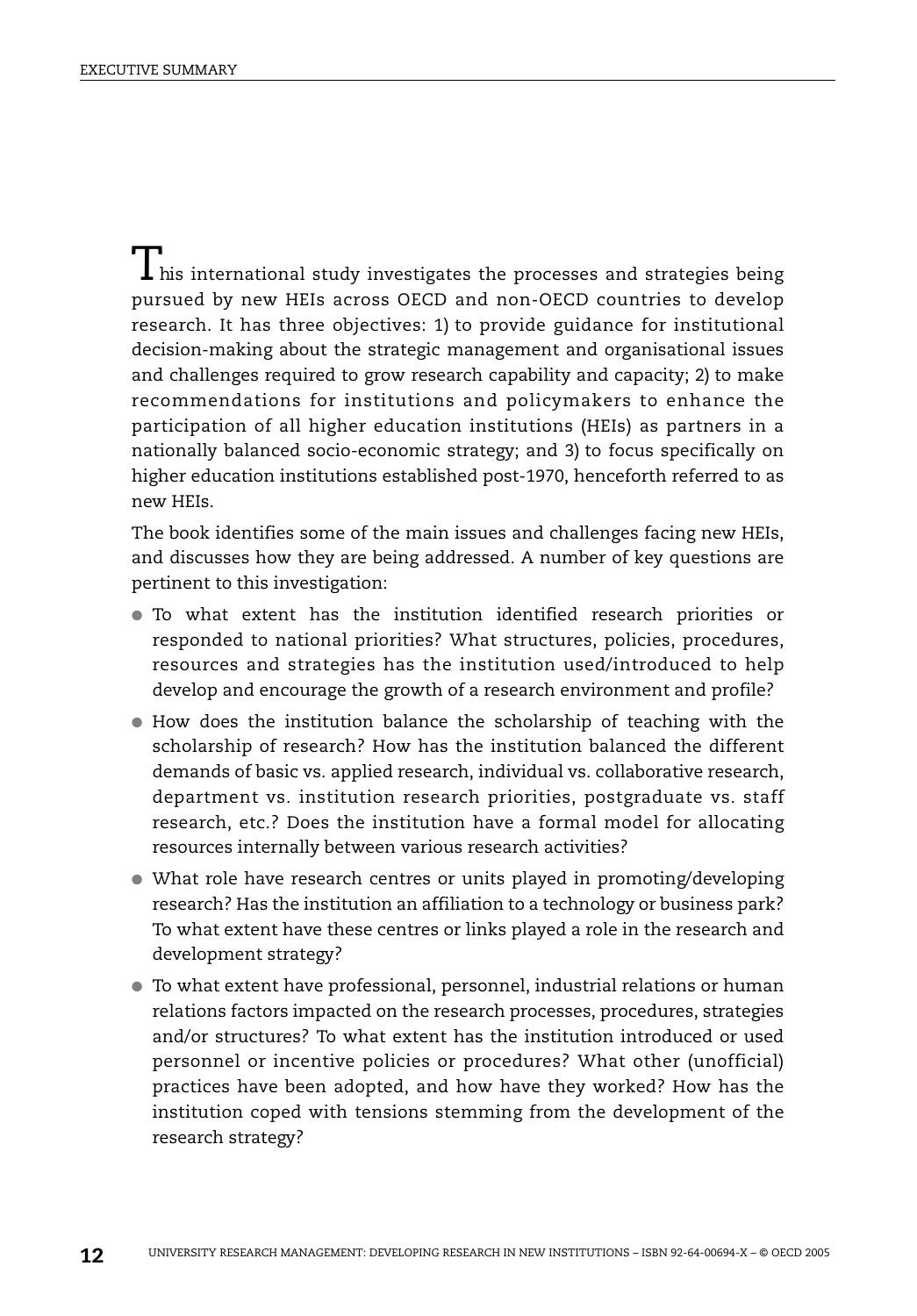- To what extent has government policy or strategy facilitated or hindered the development of an institution's research strategy or ambitions? To what extent have existing collaborative partnerships or networks helped or hindered the institution's entry into research at a national level?
- To what extent has the institution learned from, adopted or adapted the experiences of other institutions? What particular difficulties has the institution experienced/faced in developing and encouraging research?
- To what extent do new HEIs share a common set of issues that transcend national boundaries or circumstance because of their status as latedevelopers and newcomers? If Governments desire a greater contribution from higher education to economic and social development, then what actions and policy instruments would be helpful to this process?

Chapter 1 offers an overview of higher education in the post-WW2 decades and in particular looks at the growth of tertiary participation through a mixture of new and (expanded) old institutions. It identifies the global and national challenges which face higher education institutions in order to learn how new HEIs, in particular, are responding to and share their "good practice" experiences. Chapters 2 to 5 provide an in-depth analysis of the many issues confronting the institutions that took part in the study (henceforth called participant HEIs), focusing on the strategic, organisational and managerial choices they are making. The study concludes that the outcome depends on many factors, including decisions taken by institutions themselves but also by government. Drawing on case studies, Chapter 7 offers recommendations for higher education managers while Chapter 8 focuses on policy recommendations. There is a need to bridge the gap between government policy and institutional aspirations and strategies.

## *New higher education institutions*

Higher education has long been recognised as contributing to the social, cultural and intellectual life of society by improving the level of human capital. In recent years, national competition for greater shares of the global economy has led governments around the world to think much more strategically about the economic significance of academic knowledge production and dissemination. Many governments are currently reviewing the structure of their higher educational system, institutional missions and funding. Their focus is on resource allocation for research and development, the formation of human capital through education and training, and the necessary management and institutional arrangements thereof. In turn, the status and prestige of individual institutions is being determined by the quality and quantity of their research. HEIs are reorganising themselves to meet these new challenges.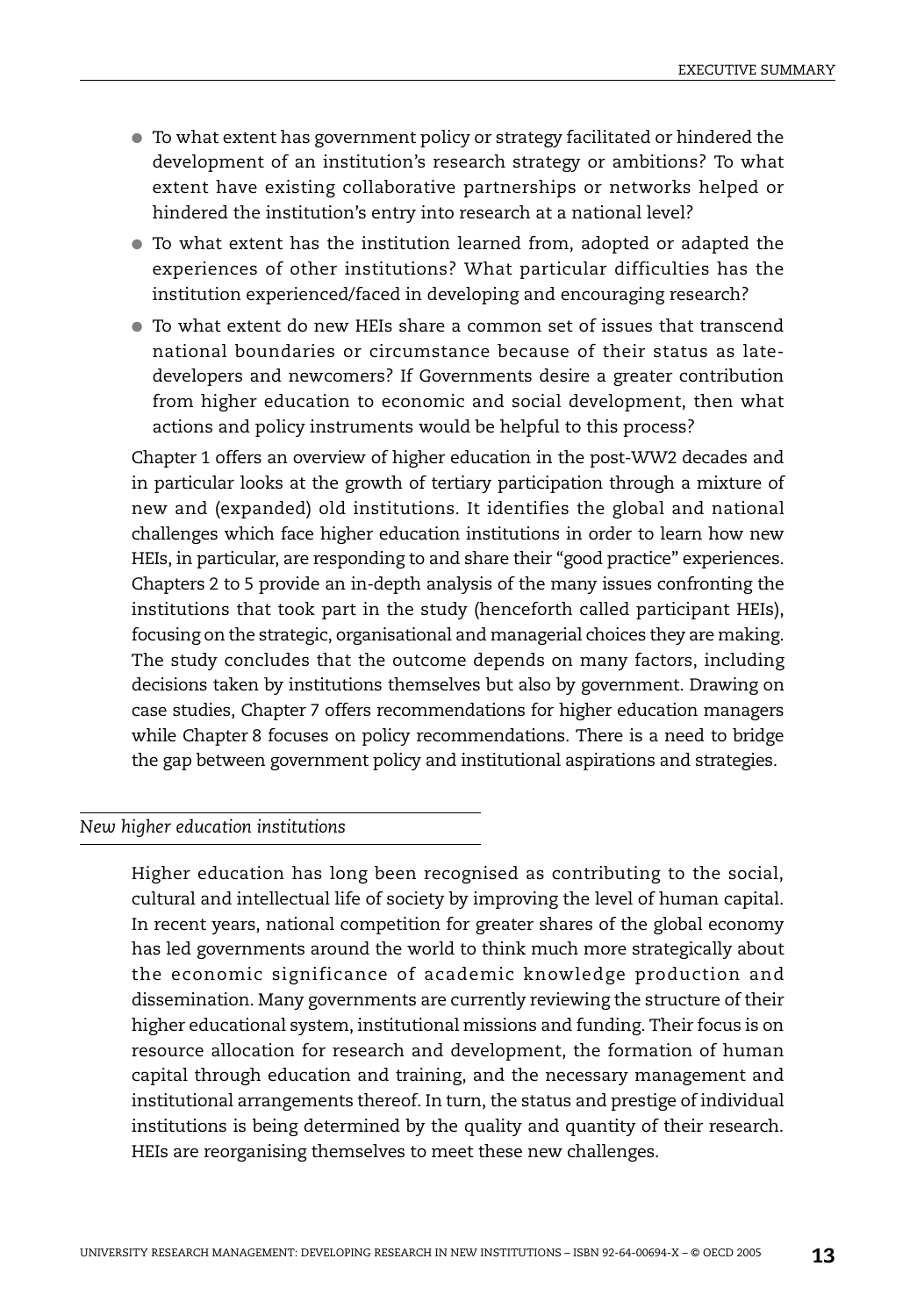While all institutions are under pressure to expand their academic output within tighter financial constraints and calls for greater accountability, new HEIs are particularly vulnerable. Many new HEIs were established or grew up in the post-1970s, in response to government initiatives for the massification and democratisation of higher education, labour market demands and other socio-economic factors. Over the years, advances and innovation in knowledge and the professionalisation of disciplines compelled institutions to offer postgraduate programmes and strengthen their research capabilities. Today, they offer comprehensive higher education underpinned by growing expertise in research, development and consultancy.

To some observers, these developments represent a breakdown in national higher education systems through a process of convergence or dedifferentiation – the tendency towards uniformity and decreasing levels of diversity. Newer institutions are often accused of adopting the accoutrements of traditional universities by actively copying their research profile and teaching programmes. Governments have reacted differently; some have created a unitary university system while others have chosen to retain the binary divide as the key policy instrument determining differentiation and diversity. In either case, many new HEIs believe they face "barriers to entry", experiencing all the disadvantages of starting late from a poor base, and competing against the strength of established providers who have built up a firm relationship with policy makers and dominant groups. Tensions have arisen between institutional mission and government policy.

*Research strategy, management and organisation*

Participant HEIs have identified the need to strengthen research capacity and capability as critical to their institutional mission and to their survival as an institution. Accordingly, all participant HEIs are busy devising a research strategy in order to grow research activity and to organisationally support and manage the research enterprise within the institution. While research is dependent upon the work of individuals, research activity is now a serious business for both faculty and their institutions. This is reflected in institutional priority setting activity, the establishment of a research office and graduate school, and an emphasis on sustainable research groups operating through centres and in partnerships with other institutions or organisations.

Given their academic and pedagogical focus and the expertise of their faculty, new HEIs are embracing a (non-hierarchical) continuum of activity, including: traditional academic investigation (whether basic, applied or strategic), professional and creative practice, and knowledge and technology transfer. They are questioning traditional definitions of research and scholarship, and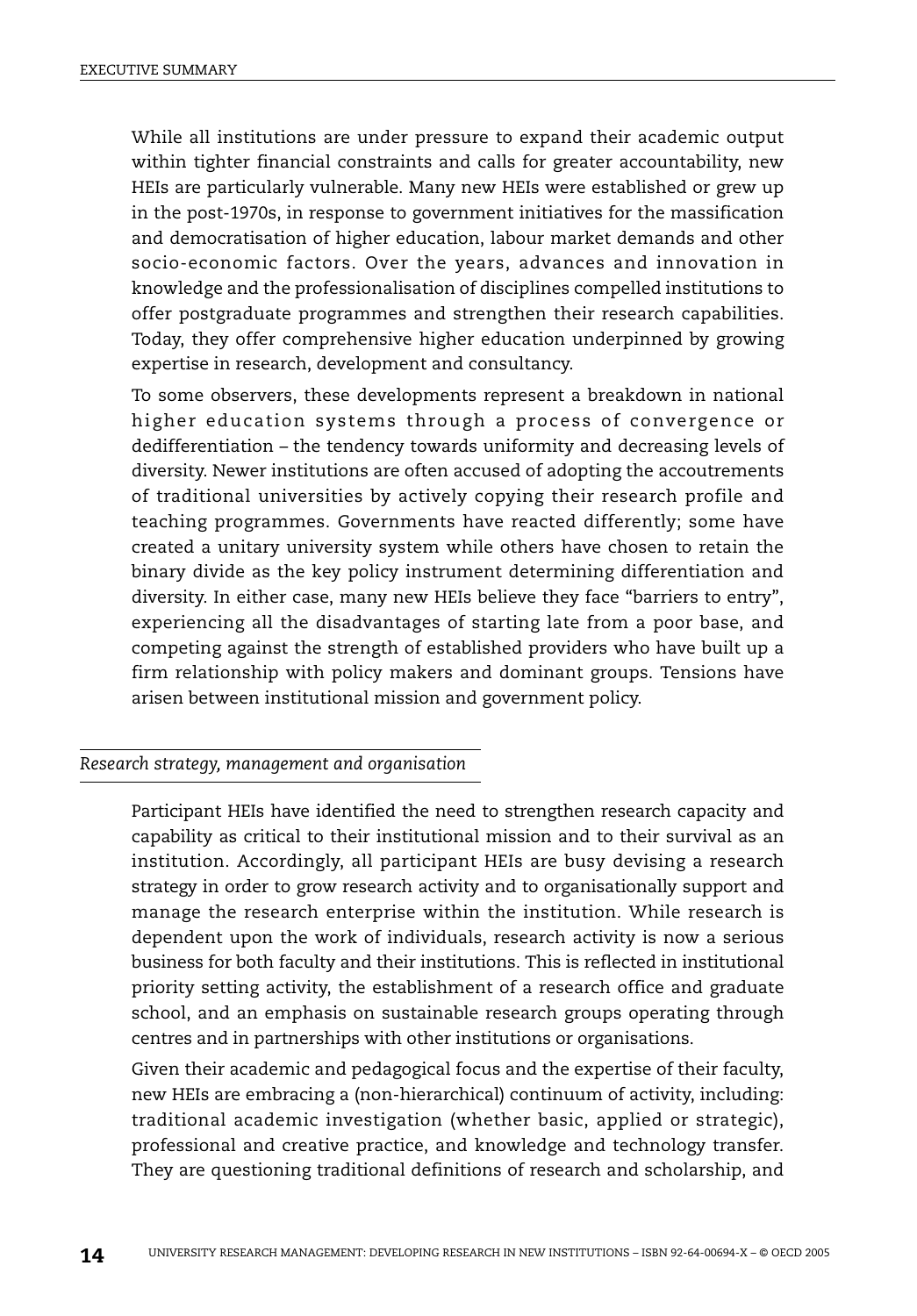the metrics used in national and supra-national evaluation systems. Despite these concerns, institutional priorities strongly reflect national priorities and funding agency criteria. Strong preference is given to applied research, followed closely by research in domains particular to the HEI or region to enable them to develop a competitive advantage. Each institution is working out its own combination of research and scholarship along a spectrum from extremely research-led to extremely-teaching led.

Developing research is not without difficulty. Participating HEIs feel public or government funding is often "politically and historically decided" or weighted in favour of established universities and traditional academic research activity and outputs. Without alternative funding sources and greater autonomy, they feel vulnerable to priorities set by others. Identification of research priorities and the introduction of research allocation models have given rise to tension. Several participants mentioned morale problems while others have experienced industrial relations problems. In response, participant HEIs are developing a human resources strategy as an essential ingredient of their overall research strategy.

## *New HEIs as late-developers*

Evidence from the case studies uncovers a common set of difficulties which act as "barriers to entry" inhibiting institutional progress and success. These factors include their relatively poor resource base and scale of production/activity and lack of undemonstrated capacity. Participants believe that government policy intentionally or unintentionally favours established institutions, reinforcing this imbalance. Their experience suggests that difficulties impeding the growth of research at new HEIs are not likely to be overcome by conventional means because capacity and capability take considerable time to build. Without active and selective use of policy instruments, new HEIs will find it increasingly difficult if not impossible to overcome problems of late development because "the pecking order of research activities is not easy to change". This has implications for government efforts to move beyond the elite phase of higher education and to widen access to the knowledge society. There are lessons for institutions and governments.

## *Recommendations for institutions and government*

Today, society is demanding more from higher education. In turn, the agenda of most HEIs has moved on from a desire to simply increase the general education level of the population and the output of scientific research; there is now a greater concern to harness higher education and research to specific